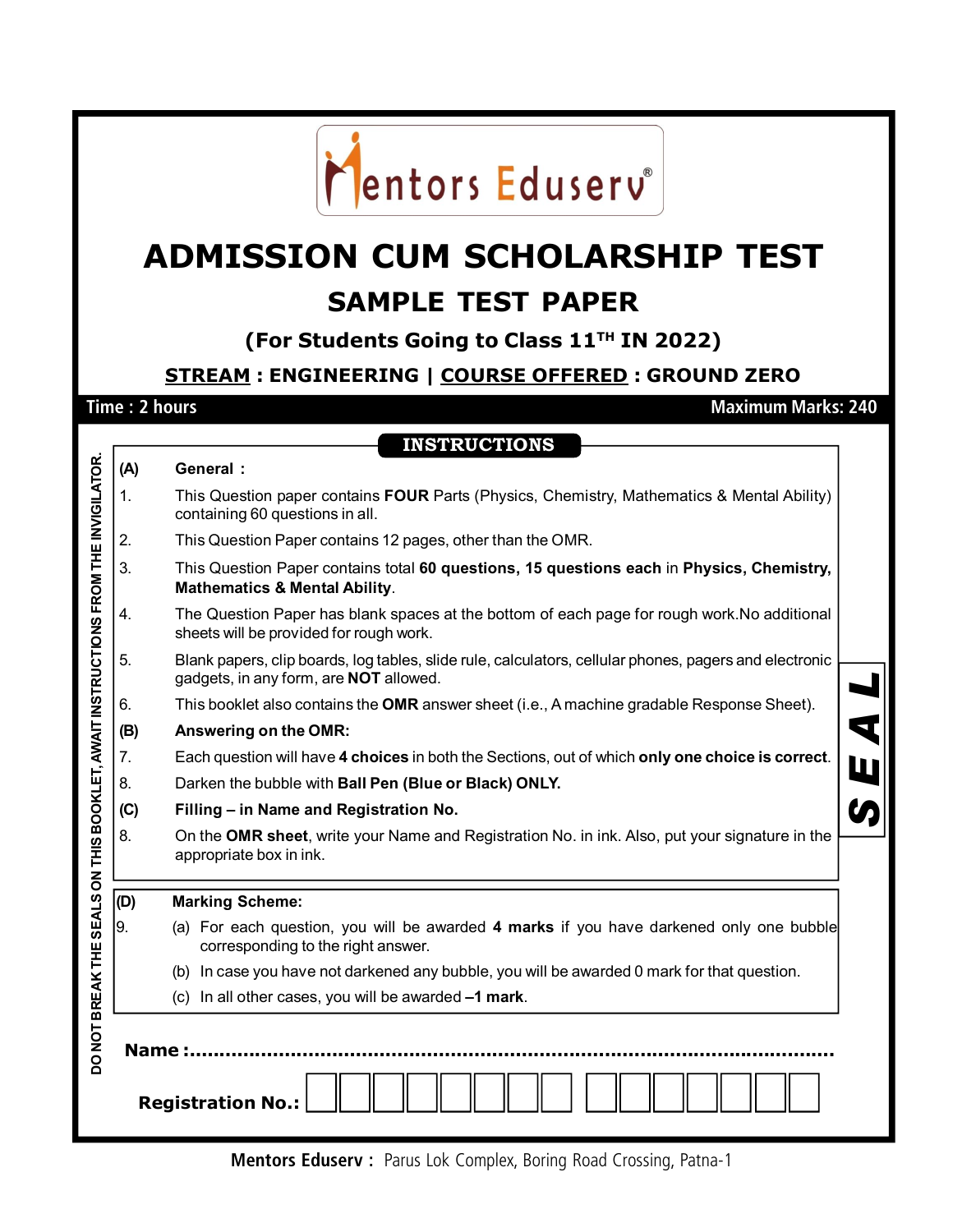| $[2]$ |                                                  |                                                                                          |         |                                           | <b>SAMPLE PAPER (Ground Zero)</b>                                                                                                                                                                    |
|-------|--------------------------------------------------|------------------------------------------------------------------------------------------|---------|-------------------------------------------|------------------------------------------------------------------------------------------------------------------------------------------------------------------------------------------------------|
|       |                                                  | <b>PART-A: PHYSICS</b>                                                                   |         |                                           |                                                                                                                                                                                                      |
| 1.    |                                                  | placed symmetrically between mirrors is                                                  |         |                                           | The number of images formed by two plane mirrors inclined at an angle 60° of an object                                                                                                               |
|       | $(A)$ 5                                          | (B) infinite                                                                             | $(C)$ 6 |                                           | $(D)$ 7                                                                                                                                                                                              |
| 2.    | it from the pole, produces an image at           |                                                                                          |         |                                           | A convex mirror has a focal length 15 cm. A real object placed at a distance 15 cm in front of                                                                                                       |
|       | $(A)$ 7.5 cm                                     | $(B)$ 30 cm                                                                              |         | $(C)$ infinity                            | $(D)$ 15 cm                                                                                                                                                                                          |
| 3.    |                                                  | of 40 cm. The distance of the object and that of its image will be                       |         |                                           | A real image of half the size is obtained in a concave spherical mirror with a radius of curvature.                                                                                                  |
|       | (A) 15 cm, 30 cm                                 | (B) 30 cm, 15 cm                                                                         |         | (C) 30 cm, 60 cm                          | (D) 60 cm, 30 cm                                                                                                                                                                                     |
| 4.    | resultant deviation is                           |                                                                                          |         |                                           | Two vertical plane mirrors are inclined at an angle of 60°; with each other. A ray of light travel-<br>ling horizontally is reflected first from one mirror and then from the other mirror. Then the |
|       | $(A) 180^\circ$                                  | $(B)$ 240 $^{\circ}$                                                                     |         | $(C) 60^\circ$                            | $(D)$ 120 $^{\circ}$                                                                                                                                                                                 |
| 5.    | two images will be                               |                                                                                          |         |                                           | Distance between an object and the screen is D. Real images of an object are formed on the<br>screen for two positions of a lens separated by a distance d. The ratio between the sizes of           |
|       | $(A)$ D/d                                        |                                                                                          |         | (B) D <sup>2</sup> /d <sup>2</sup>        |                                                                                                                                                                                                      |
|       | $(C)$ (D - d) <sup>2</sup> /(D + d) <sup>2</sup> |                                                                                          |         | (D) $\sqrt{(D/d)}$                        |                                                                                                                                                                                                      |
| 6.    | (A) short sightedness<br>(C) cinematography      | The property of persistence of vision is used in                                         |         | (B) long sightedness<br>(D) colour vision |                                                                                                                                                                                                      |
| 7.    |                                                  | Which of the following statements is correct about rainbow?                              |         |                                           |                                                                                                                                                                                                      |
|       |                                                  | (A) In primary rainbow, red colour is on the outside and violet colour is on the inside. |         |                                           |                                                                                                                                                                                                      |
|       |                                                  | (B) In primary rainbow, violet colour is on the outside and red colour is on the inside. |         |                                           |                                                                                                                                                                                                      |
|       |                                                  | (C) Secondary rainbow is brighter than primary rainbow.                                  |         |                                           |                                                                                                                                                                                                      |
|       |                                                  |                                                                                          |         |                                           | (D) In secondary rainbow, light wave suffers one total internal reflection before coming out.                                                                                                        |
|       |                                                  | Space for rough work                                                                     |         |                                           |                                                                                                                                                                                                      |
|       |                                                  |                                                                                          |         |                                           |                                                                                                                                                                                                      |
|       |                                                  |                                                                                          |         |                                           |                                                                                                                                                                                                      |
|       |                                                  |                                                                                          |         |                                           |                                                                                                                                                                                                      |
|       |                                                  |                                                                                          |         |                                           |                                                                                                                                                                                                      |
|       |                                                  |                                                                                          |         |                                           |                                                                                                                                                                                                      |
|       |                                                  |                                                                                          |         |                                           |                                                                                                                                                                                                      |
|       |                                                  |                                                                                          |         |                                           |                                                                                                                                                                                                      |
|       |                                                  |                                                                                          |         |                                           |                                                                                                                                                                                                      |
|       |                                                  |                                                                                          |         |                                           |                                                                                                                                                                                                      |

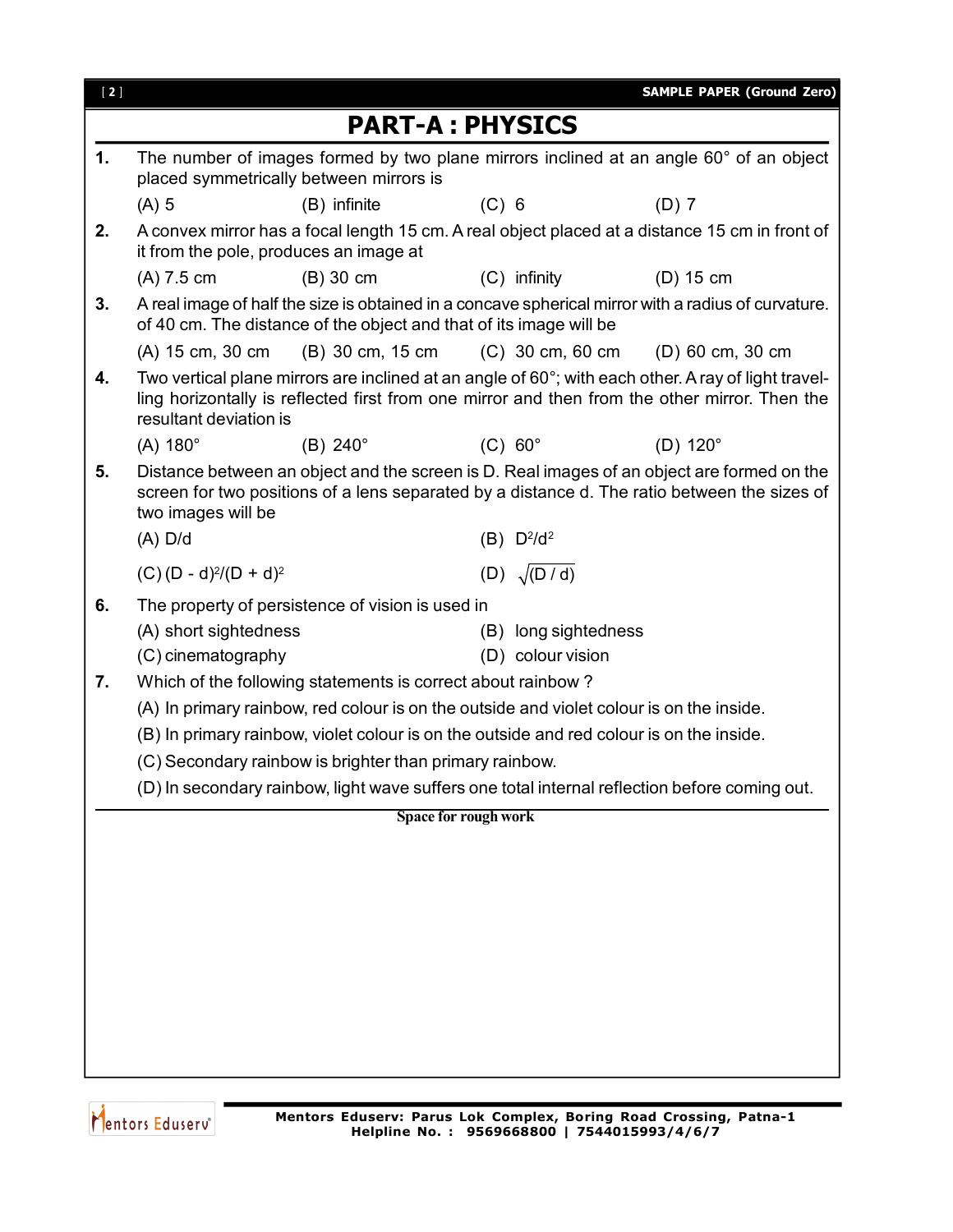

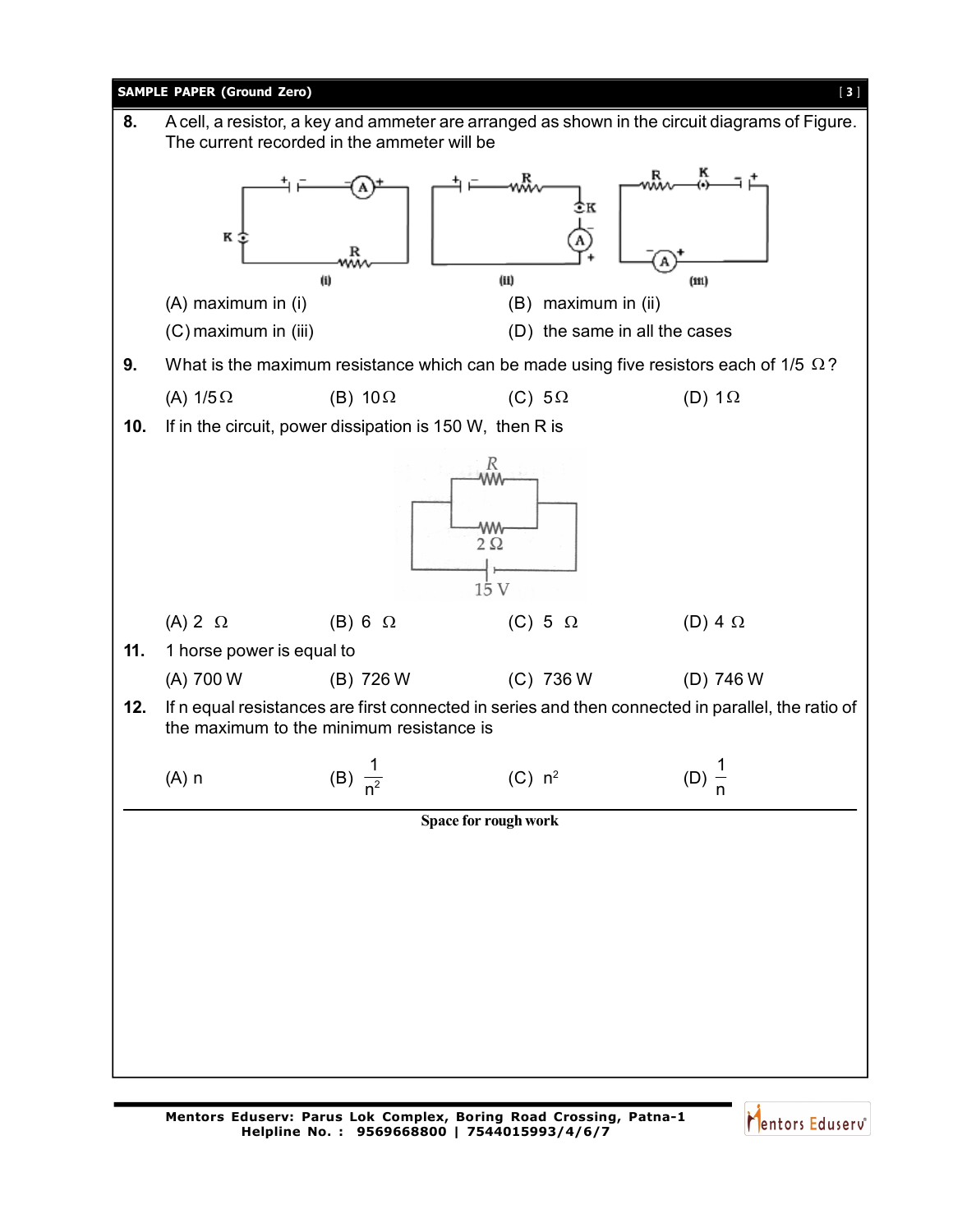| A circular loop is suspended in air as shown in figure. When the loop is seen from above,<br>13.<br>current flows anti-clockwise and when seen from below, current flows clockwise. This loop<br>behaves as a magnet. The N-pole of this magnet is on<br><u>шишишиши</u><br>(B) lower face<br>(A) the upper face<br>(C) the lower face if current is large<br>(D) upper face if current is large<br>SI unit of resistivity is<br>14.<br>$(C)$ ohm <sup>-1</sup><br>$(B)$ ohm-meter <sup>2</sup><br>(A) ohm-meter<br>$(D)$ ohm-meter <sup>1</sup><br>15.<br>Which of the following is a better nuclear fuel?<br>(A) Thorium - 236<br>(B) Uranium - 235<br>(D) Plutonium - 239<br>(C) Neptunium - 239<br><b>PART-B: CHEMISTRY</b><br>16.<br>$10^{-6}$ M HCI is diluted to 100 times. Its pH is<br>(A) 6.0<br>(C) 6.95<br>(B) 8.0<br>$(D)$ 9.5<br>Iron filings were added to solution of copper sulphate. After 10 minutes, it was observed that<br>17.<br>the blue colour of the solution changed and layer got deposited on iron filings. The colour of the<br>solution and that of the layer would respectively be<br>(A) Yellow and green<br>(B) Brown and blue<br>(C) Red and greenish blue<br>(D) Green and reddish brown<br><b>Space for rough work</b> | $[4]$ |  |  |  |  | <b>SAMPLE PAPER (Ground Zero)</b> |
|-------------------------------------------------------------------------------------------------------------------------------------------------------------------------------------------------------------------------------------------------------------------------------------------------------------------------------------------------------------------------------------------------------------------------------------------------------------------------------------------------------------------------------------------------------------------------------------------------------------------------------------------------------------------------------------------------------------------------------------------------------------------------------------------------------------------------------------------------------------------------------------------------------------------------------------------------------------------------------------------------------------------------------------------------------------------------------------------------------------------------------------------------------------------------------------------------------------------------------------------------------------|-------|--|--|--|--|-----------------------------------|
|                                                                                                                                                                                                                                                                                                                                                                                                                                                                                                                                                                                                                                                                                                                                                                                                                                                                                                                                                                                                                                                                                                                                                                                                                                                             |       |  |  |  |  |                                   |
|                                                                                                                                                                                                                                                                                                                                                                                                                                                                                                                                                                                                                                                                                                                                                                                                                                                                                                                                                                                                                                                                                                                                                                                                                                                             |       |  |  |  |  |                                   |
|                                                                                                                                                                                                                                                                                                                                                                                                                                                                                                                                                                                                                                                                                                                                                                                                                                                                                                                                                                                                                                                                                                                                                                                                                                                             |       |  |  |  |  |                                   |
|                                                                                                                                                                                                                                                                                                                                                                                                                                                                                                                                                                                                                                                                                                                                                                                                                                                                                                                                                                                                                                                                                                                                                                                                                                                             |       |  |  |  |  |                                   |
|                                                                                                                                                                                                                                                                                                                                                                                                                                                                                                                                                                                                                                                                                                                                                                                                                                                                                                                                                                                                                                                                                                                                                                                                                                                             |       |  |  |  |  |                                   |
|                                                                                                                                                                                                                                                                                                                                                                                                                                                                                                                                                                                                                                                                                                                                                                                                                                                                                                                                                                                                                                                                                                                                                                                                                                                             |       |  |  |  |  |                                   |
|                                                                                                                                                                                                                                                                                                                                                                                                                                                                                                                                                                                                                                                                                                                                                                                                                                                                                                                                                                                                                                                                                                                                                                                                                                                             |       |  |  |  |  |                                   |
|                                                                                                                                                                                                                                                                                                                                                                                                                                                                                                                                                                                                                                                                                                                                                                                                                                                                                                                                                                                                                                                                                                                                                                                                                                                             |       |  |  |  |  |                                   |
|                                                                                                                                                                                                                                                                                                                                                                                                                                                                                                                                                                                                                                                                                                                                                                                                                                                                                                                                                                                                                                                                                                                                                                                                                                                             |       |  |  |  |  |                                   |
|                                                                                                                                                                                                                                                                                                                                                                                                                                                                                                                                                                                                                                                                                                                                                                                                                                                                                                                                                                                                                                                                                                                                                                                                                                                             |       |  |  |  |  |                                   |
|                                                                                                                                                                                                                                                                                                                                                                                                                                                                                                                                                                                                                                                                                                                                                                                                                                                                                                                                                                                                                                                                                                                                                                                                                                                             |       |  |  |  |  |                                   |
|                                                                                                                                                                                                                                                                                                                                                                                                                                                                                                                                                                                                                                                                                                                                                                                                                                                                                                                                                                                                                                                                                                                                                                                                                                                             |       |  |  |  |  |                                   |
|                                                                                                                                                                                                                                                                                                                                                                                                                                                                                                                                                                                                                                                                                                                                                                                                                                                                                                                                                                                                                                                                                                                                                                                                                                                             |       |  |  |  |  |                                   |
|                                                                                                                                                                                                                                                                                                                                                                                                                                                                                                                                                                                                                                                                                                                                                                                                                                                                                                                                                                                                                                                                                                                                                                                                                                                             |       |  |  |  |  |                                   |
|                                                                                                                                                                                                                                                                                                                                                                                                                                                                                                                                                                                                                                                                                                                                                                                                                                                                                                                                                                                                                                                                                                                                                                                                                                                             |       |  |  |  |  |                                   |
|                                                                                                                                                                                                                                                                                                                                                                                                                                                                                                                                                                                                                                                                                                                                                                                                                                                                                                                                                                                                                                                                                                                                                                                                                                                             |       |  |  |  |  |                                   |
|                                                                                                                                                                                                                                                                                                                                                                                                                                                                                                                                                                                                                                                                                                                                                                                                                                                                                                                                                                                                                                                                                                                                                                                                                                                             |       |  |  |  |  |                                   |
|                                                                                                                                                                                                                                                                                                                                                                                                                                                                                                                                                                                                                                                                                                                                                                                                                                                                                                                                                                                                                                                                                                                                                                                                                                                             |       |  |  |  |  |                                   |
|                                                                                                                                                                                                                                                                                                                                                                                                                                                                                                                                                                                                                                                                                                                                                                                                                                                                                                                                                                                                                                                                                                                                                                                                                                                             |       |  |  |  |  |                                   |
|                                                                                                                                                                                                                                                                                                                                                                                                                                                                                                                                                                                                                                                                                                                                                                                                                                                                                                                                                                                                                                                                                                                                                                                                                                                             |       |  |  |  |  |                                   |
|                                                                                                                                                                                                                                                                                                                                                                                                                                                                                                                                                                                                                                                                                                                                                                                                                                                                                                                                                                                                                                                                                                                                                                                                                                                             |       |  |  |  |  |                                   |
|                                                                                                                                                                                                                                                                                                                                                                                                                                                                                                                                                                                                                                                                                                                                                                                                                                                                                                                                                                                                                                                                                                                                                                                                                                                             |       |  |  |  |  |                                   |
|                                                                                                                                                                                                                                                                                                                                                                                                                                                                                                                                                                                                                                                                                                                                                                                                                                                                                                                                                                                                                                                                                                                                                                                                                                                             |       |  |  |  |  |                                   |
|                                                                                                                                                                                                                                                                                                                                                                                                                                                                                                                                                                                                                                                                                                                                                                                                                                                                                                                                                                                                                                                                                                                                                                                                                                                             |       |  |  |  |  |                                   |
|                                                                                                                                                                                                                                                                                                                                                                                                                                                                                                                                                                                                                                                                                                                                                                                                                                                                                                                                                                                                                                                                                                                                                                                                                                                             |       |  |  |  |  |                                   |
|                                                                                                                                                                                                                                                                                                                                                                                                                                                                                                                                                                                                                                                                                                                                                                                                                                                                                                                                                                                                                                                                                                                                                                                                                                                             |       |  |  |  |  |                                   |
|                                                                                                                                                                                                                                                                                                                                                                                                                                                                                                                                                                                                                                                                                                                                                                                                                                                                                                                                                                                                                                                                                                                                                                                                                                                             |       |  |  |  |  |                                   |
|                                                                                                                                                                                                                                                                                                                                                                                                                                                                                                                                                                                                                                                                                                                                                                                                                                                                                                                                                                                                                                                                                                                                                                                                                                                             |       |  |  |  |  |                                   |
|                                                                                                                                                                                                                                                                                                                                                                                                                                                                                                                                                                                                                                                                                                                                                                                                                                                                                                                                                                                                                                                                                                                                                                                                                                                             |       |  |  |  |  |                                   |
|                                                                                                                                                                                                                                                                                                                                                                                                                                                                                                                                                                                                                                                                                                                                                                                                                                                                                                                                                                                                                                                                                                                                                                                                                                                             |       |  |  |  |  |                                   |
|                                                                                                                                                                                                                                                                                                                                                                                                                                                                                                                                                                                                                                                                                                                                                                                                                                                                                                                                                                                                                                                                                                                                                                                                                                                             |       |  |  |  |  |                                   |
|                                                                                                                                                                                                                                                                                                                                                                                                                                                                                                                                                                                                                                                                                                                                                                                                                                                                                                                                                                                                                                                                                                                                                                                                                                                             |       |  |  |  |  |                                   |
|                                                                                                                                                                                                                                                                                                                                                                                                                                                                                                                                                                                                                                                                                                                                                                                                                                                                                                                                                                                                                                                                                                                                                                                                                                                             |       |  |  |  |  |                                   |
|                                                                                                                                                                                                                                                                                                                                                                                                                                                                                                                                                                                                                                                                                                                                                                                                                                                                                                                                                                                                                                                                                                                                                                                                                                                             |       |  |  |  |  |                                   |
|                                                                                                                                                                                                                                                                                                                                                                                                                                                                                                                                                                                                                                                                                                                                                                                                                                                                                                                                                                                                                                                                                                                                                                                                                                                             |       |  |  |  |  |                                   |
|                                                                                                                                                                                                                                                                                                                                                                                                                                                                                                                                                                                                                                                                                                                                                                                                                                                                                                                                                                                                                                                                                                                                                                                                                                                             |       |  |  |  |  |                                   |
|                                                                                                                                                                                                                                                                                                                                                                                                                                                                                                                                                                                                                                                                                                                                                                                                                                                                                                                                                                                                                                                                                                                                                                                                                                                             |       |  |  |  |  |                                   |
|                                                                                                                                                                                                                                                                                                                                                                                                                                                                                                                                                                                                                                                                                                                                                                                                                                                                                                                                                                                                                                                                                                                                                                                                                                                             |       |  |  |  |  |                                   |
|                                                                                                                                                                                                                                                                                                                                                                                                                                                                                                                                                                                                                                                                                                                                                                                                                                                                                                                                                                                                                                                                                                                                                                                                                                                             |       |  |  |  |  |                                   |

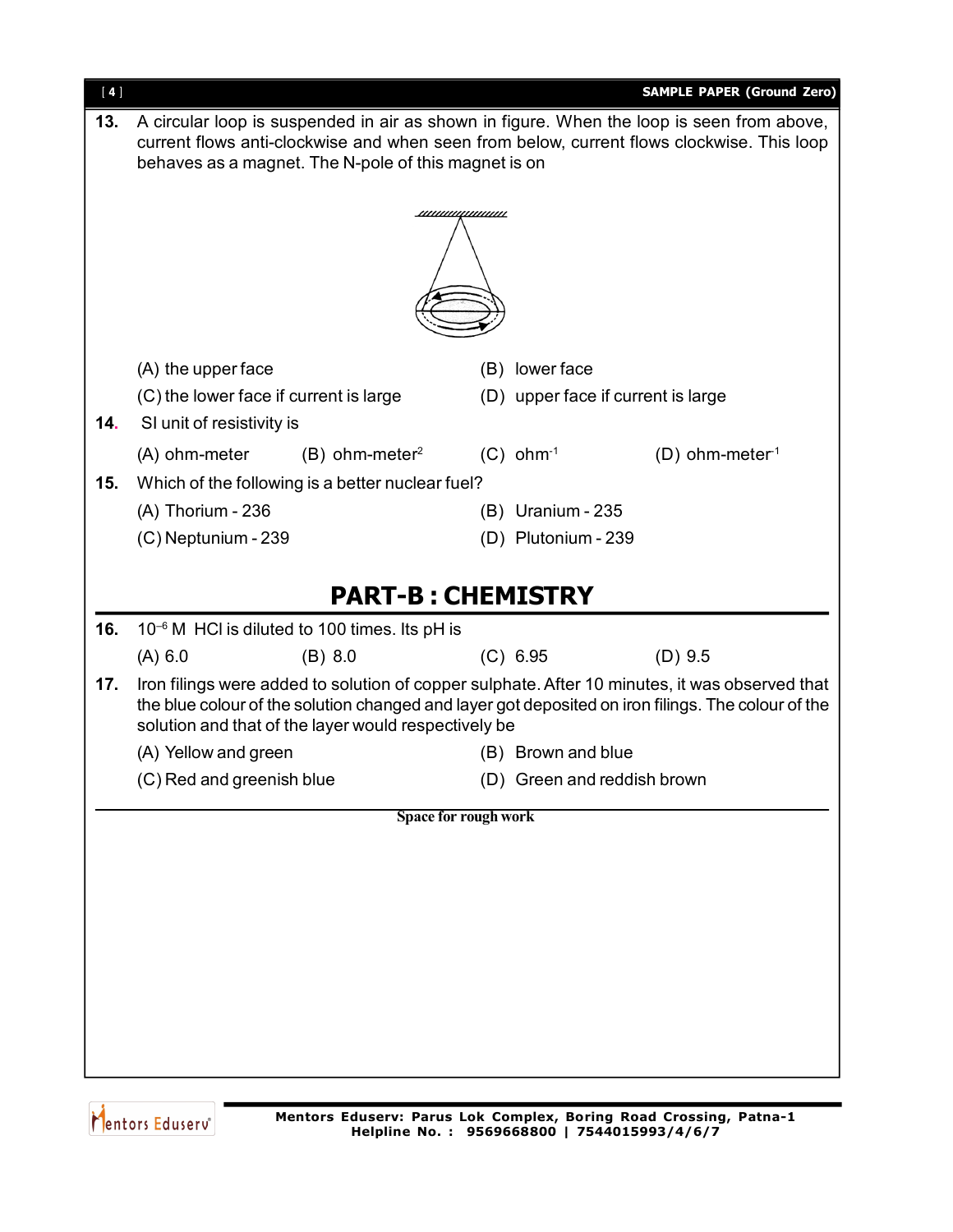

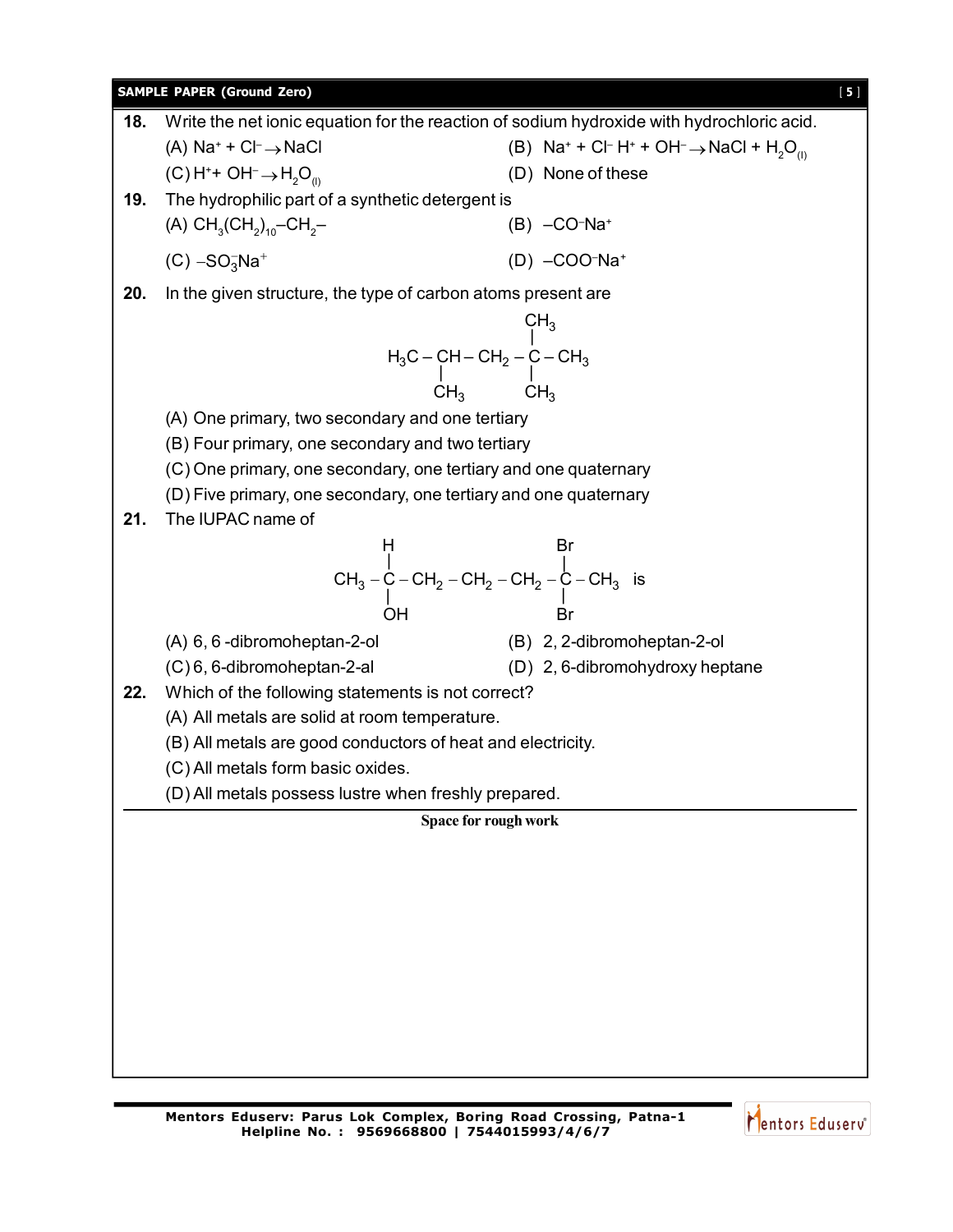| [6] |                                                                                                          |                                                                                                                                                |                                                                                 | <b>SAMPLE PAPER (Ground Zero)</b> |  |  |
|-----|----------------------------------------------------------------------------------------------------------|------------------------------------------------------------------------------------------------------------------------------------------------|---------------------------------------------------------------------------------|-----------------------------------|--|--|
| 23. |                                                                                                          | The metal that reacts with cold water is                                                                                                       |                                                                                 |                                   |  |  |
|     | (A) Mercury                                                                                              | (B) Sodium                                                                                                                                     | $(C)$ Zinc                                                                      | (D) Tungsten                      |  |  |
| 24. | Brass is a mixture of                                                                                    |                                                                                                                                                |                                                                                 |                                   |  |  |
|     | (A) Copper and zinc                                                                                      |                                                                                                                                                |                                                                                 |                                   |  |  |
|     | (B) Copper and tin                                                                                       |                                                                                                                                                |                                                                                 |                                   |  |  |
|     | (C) Copper, nickel and zinc                                                                              |                                                                                                                                                |                                                                                 |                                   |  |  |
|     |                                                                                                          | (D) Aluminium, copper and traces of Mg and Mn                                                                                                  |                                                                                 |                                   |  |  |
| 25. |                                                                                                          | Among $\mathsf{Al}_2\mathsf{O}_3$ , SiO <sub>2</sub> , P <sub>2</sub> O <sub>3</sub> and SO <sub>2</sub> the correct order of acid strength is |                                                                                 |                                   |  |  |
|     | (A) SO <sub>2</sub> < P <sub>2</sub> O <sub>3</sub> < SiO <sub>2</sub> < Al <sub>2</sub> O <sub>3</sub>  |                                                                                                                                                | (B) $\text{Al}_2\text{O}_3 < \text{SiO}_2 < \text{P}_2\text{O}_3 < \text{SO}_2$ |                                   |  |  |
|     |                                                                                                          | (C) $AI_2O_3 < SiO_2 < SO_2 < P_2O_3$ (D) $SiO_2 < SO_2 < Al_2O_3 < P_2O_3$                                                                    |                                                                                 |                                   |  |  |
| 26. |                                                                                                          | The correct order of electron affinity among the following is                                                                                  |                                                                                 |                                   |  |  |
|     |                                                                                                          | (A) $F > Cl > Br$ (B) $Br > Cl > F$ (C) $Cl > F > Br$ (D) $F > Br > Cl$                                                                        |                                                                                 |                                   |  |  |
| 27. | Alkali metals in each period have                                                                        |                                                                                                                                                |                                                                                 |                                   |  |  |
|     | (A) Smallest size                                                                                        |                                                                                                                                                | (B) Lowest I.E.                                                                 |                                   |  |  |
|     | $(C)$ Highest I.E.                                                                                       |                                                                                                                                                | (D) Highest electronegativity                                                   |                                   |  |  |
| 28. | In the balanced equation                                                                                 |                                                                                                                                                |                                                                                 |                                   |  |  |
|     |                                                                                                          | $Cu + xHNO3 \rightarrow Cu(NO3)2 + yNO2 + 2H2O$                                                                                                |                                                                                 |                                   |  |  |
|     | The values of x and y are                                                                                |                                                                                                                                                |                                                                                 |                                   |  |  |
|     | $(A)$ 3 and 5                                                                                            | $(B)$ 8 and 6                                                                                                                                  | $(C)$ 4 and 2                                                                   | $(D)$ 7 and 1                     |  |  |
| 29. | Copper on exposure to air reacts with moisture and $CO2$ to develop a green layer which is<br>chemically |                                                                                                                                                |                                                                                 |                                   |  |  |
|     | (A) basic copper carbonate                                                                               |                                                                                                                                                | (B) copper sulphate                                                             |                                   |  |  |
|     | (C) copper carbonate                                                                                     |                                                                                                                                                | (D) copper nitrate                                                              |                                   |  |  |
|     |                                                                                                          |                                                                                                                                                | Space for rough work                                                            |                                   |  |  |
|     |                                                                                                          |                                                                                                                                                |                                                                                 |                                   |  |  |
|     |                                                                                                          |                                                                                                                                                |                                                                                 |                                   |  |  |
|     |                                                                                                          |                                                                                                                                                |                                                                                 |                                   |  |  |
|     |                                                                                                          |                                                                                                                                                |                                                                                 |                                   |  |  |
|     |                                                                                                          |                                                                                                                                                |                                                                                 |                                   |  |  |
|     |                                                                                                          |                                                                                                                                                |                                                                                 |                                   |  |  |
|     |                                                                                                          |                                                                                                                                                |                                                                                 |                                   |  |  |
|     |                                                                                                          |                                                                                                                                                |                                                                                 |                                   |  |  |
|     |                                                                                                          |                                                                                                                                                |                                                                                 |                                   |  |  |

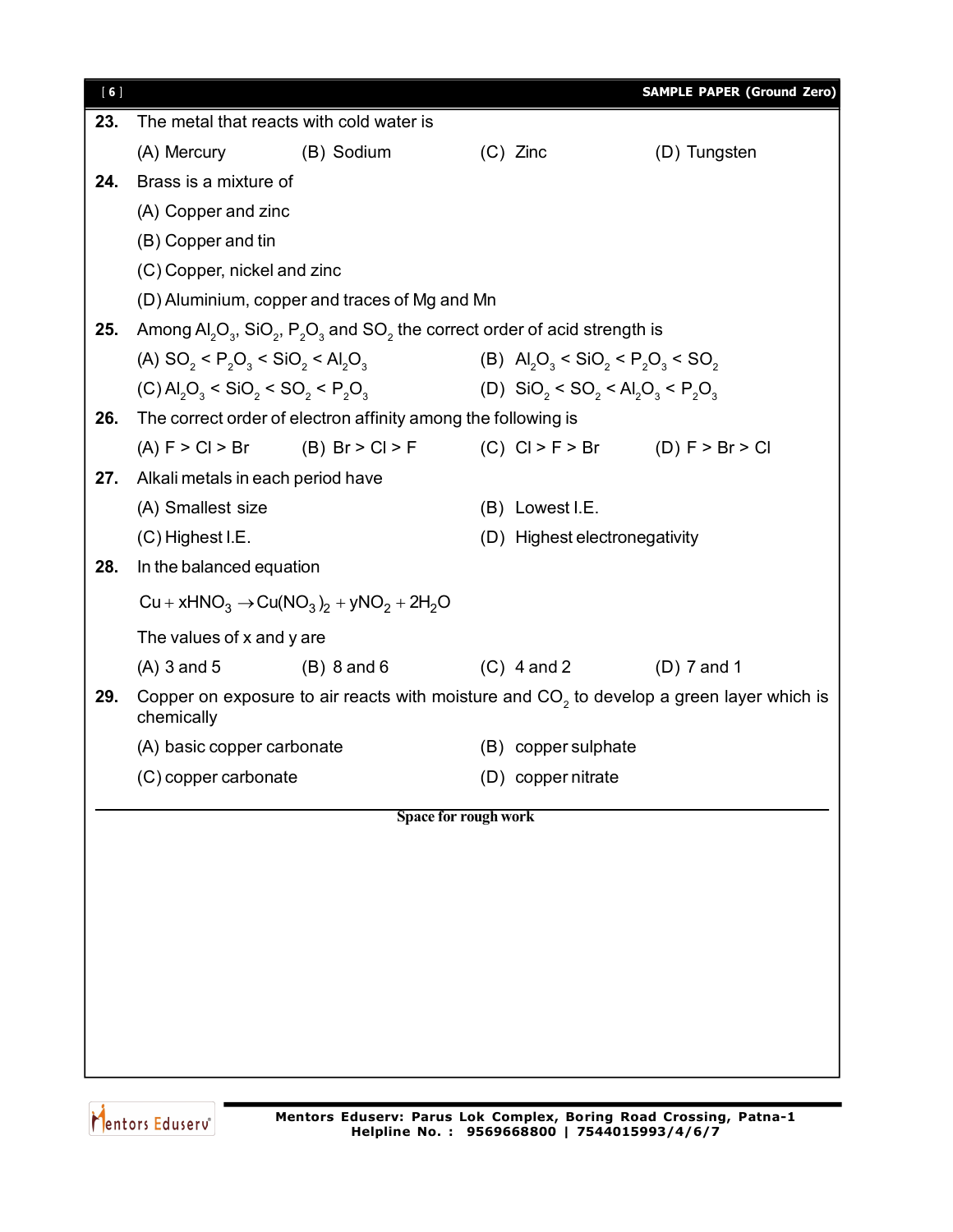|     | <b>SAMPLE PAPER (Ground Zero)</b>                                     |                                                                       |                                                                                                                                                              | $[7]$             |
|-----|-----------------------------------------------------------------------|-----------------------------------------------------------------------|--------------------------------------------------------------------------------------------------------------------------------------------------------------|-------------------|
| 30. | In the reaction $\text{PCI}_3 + \text{Cl}_2 \rightarrow \text{PCI}_5$ |                                                                       |                                                                                                                                                              |                   |
|     | (A) $\text{PCI}_3$ is acting as reductant                             |                                                                       |                                                                                                                                                              |                   |
|     | $(B)$ Cl <sub>2</sub> is acting as reductant                          |                                                                       |                                                                                                                                                              |                   |
|     |                                                                       | (C) both $\text{PCI}_3$ and CI <sub>2</sub> are acting as reductant   |                                                                                                                                                              |                   |
|     |                                                                       | (D) both $\text{PCI}_3$ and CI <sub>2</sub> are acting as oxidant.    |                                                                                                                                                              |                   |
|     |                                                                       |                                                                       |                                                                                                                                                              |                   |
|     |                                                                       |                                                                       | <b>PART-C: MATHEMATICS</b>                                                                                                                                   |                   |
| 31. | The HCF of 24, 32, and 60 is equal to                                 |                                                                       |                                                                                                                                                              |                   |
|     | $(A)$ 4                                                               | $(B)$ 6                                                               | $(C)$ 8                                                                                                                                                      | $(D)$ 3           |
| 32. |                                                                       | The factors of $\left(\frac{1}{3}x^2-2x-9\right)$ is equal to         |                                                                                                                                                              |                   |
|     |                                                                       |                                                                       | (A) $\frac{1}{2}(x-9)(x+3)$ (B) $\frac{1}{3}(x-9)(x-3)$ (C) $\frac{1}{3}(x+9)(x+3)$ (D) $\frac{1}{3}(x+9)(x-3)$                                              |                   |
| 33. |                                                                       |                                                                       | The solution of the system of equations $x + 3y = 4$ and $4x + 7y = 1$ is                                                                                    |                   |
|     | (A) $x = -5$ and $y = 3$                                              |                                                                       | (B) $x = -2$ and $y = 7$                                                                                                                                     |                   |
|     | $(C) x = 1$ and $y = 1$                                               |                                                                       | (D) $x = 5$ and $y = 4$                                                                                                                                      |                   |
| 34. |                                                                       |                                                                       | If $(3 + i)$ is a root of the equation $x^2 + ax + b = 0$ (where a, b $\in$ R) then a is equal to                                                            |                   |
|     | $(A)$ 3                                                               | $(B) -3$                                                              | $(C)$ 6                                                                                                                                                      | $(D) -6$          |
| 35. |                                                                       | The fourth term of an A.P. is 4. Then the sum of the first 7 terms is |                                                                                                                                                              |                   |
|     | $(A)$ 4                                                               | (B) 28                                                                | $(C)$ 16                                                                                                                                                     | $(D)$ 40          |
| 36. |                                                                       |                                                                       | If $\tan \theta = \frac{1}{\sqrt{7}}$ and $\theta$ is an acute angle, then $\frac{\csc^2 \theta - \sec^2 \theta}{\csc^2 \theta + \sec^2 \theta}$ is equal to |                   |
|     | (A) $\frac{3}{4}$<br>(B) $\frac{1}{2}$                                |                                                                       | $(C)$ 2                                                                                                                                                      | (D) $\frac{5}{4}$ |
|     |                                                                       |                                                                       | Space for rough work                                                                                                                                         |                   |
|     |                                                                       |                                                                       |                                                                                                                                                              |                   |
|     |                                                                       |                                                                       |                                                                                                                                                              |                   |
|     |                                                                       |                                                                       |                                                                                                                                                              |                   |
|     |                                                                       |                                                                       |                                                                                                                                                              |                   |
|     |                                                                       |                                                                       |                                                                                                                                                              |                   |
|     |                                                                       |                                                                       |                                                                                                                                                              |                   |
|     |                                                                       |                                                                       |                                                                                                                                                              |                   |
|     |                                                                       |                                                                       |                                                                                                                                                              |                   |
|     |                                                                       |                                                                       |                                                                                                                                                              |                   |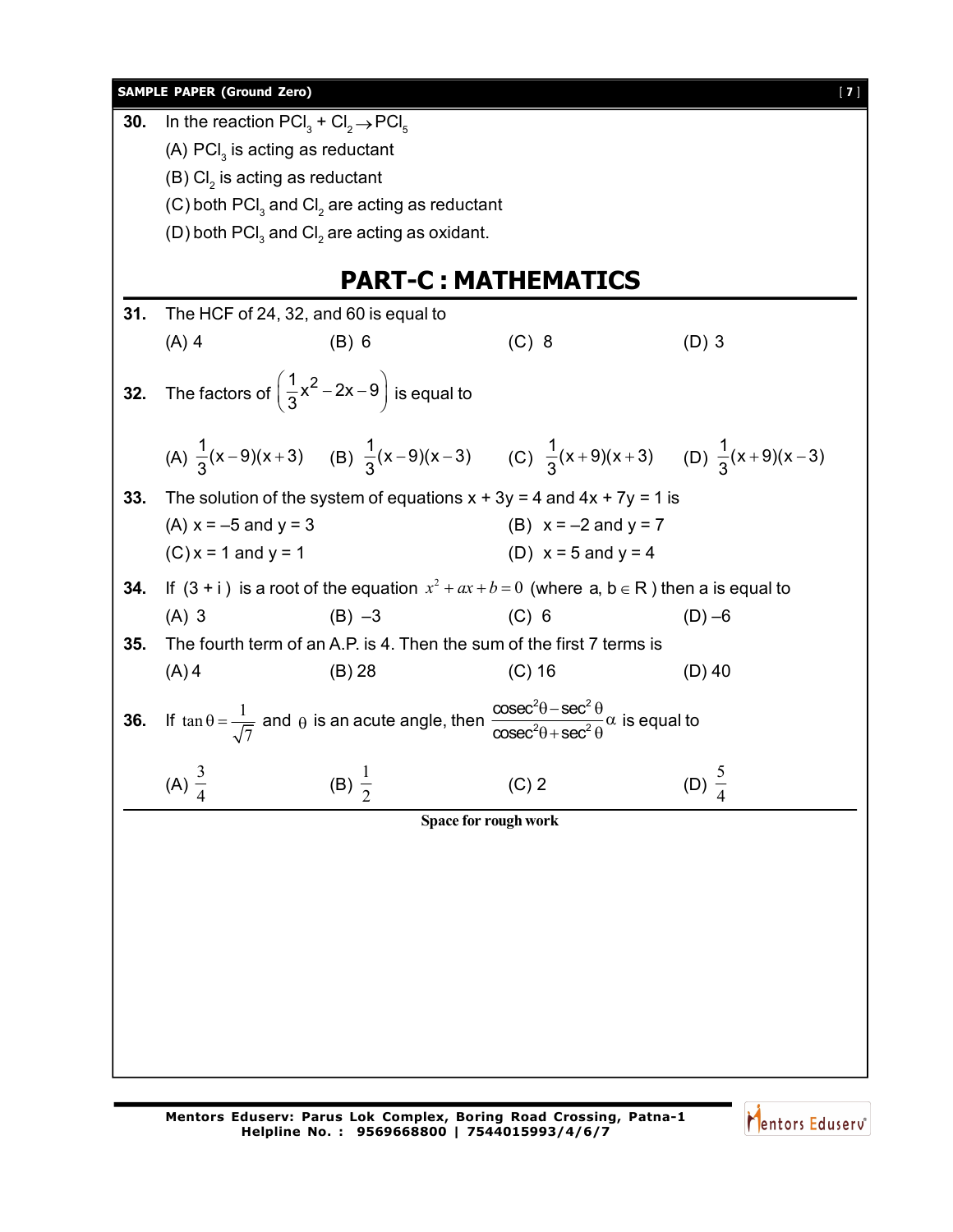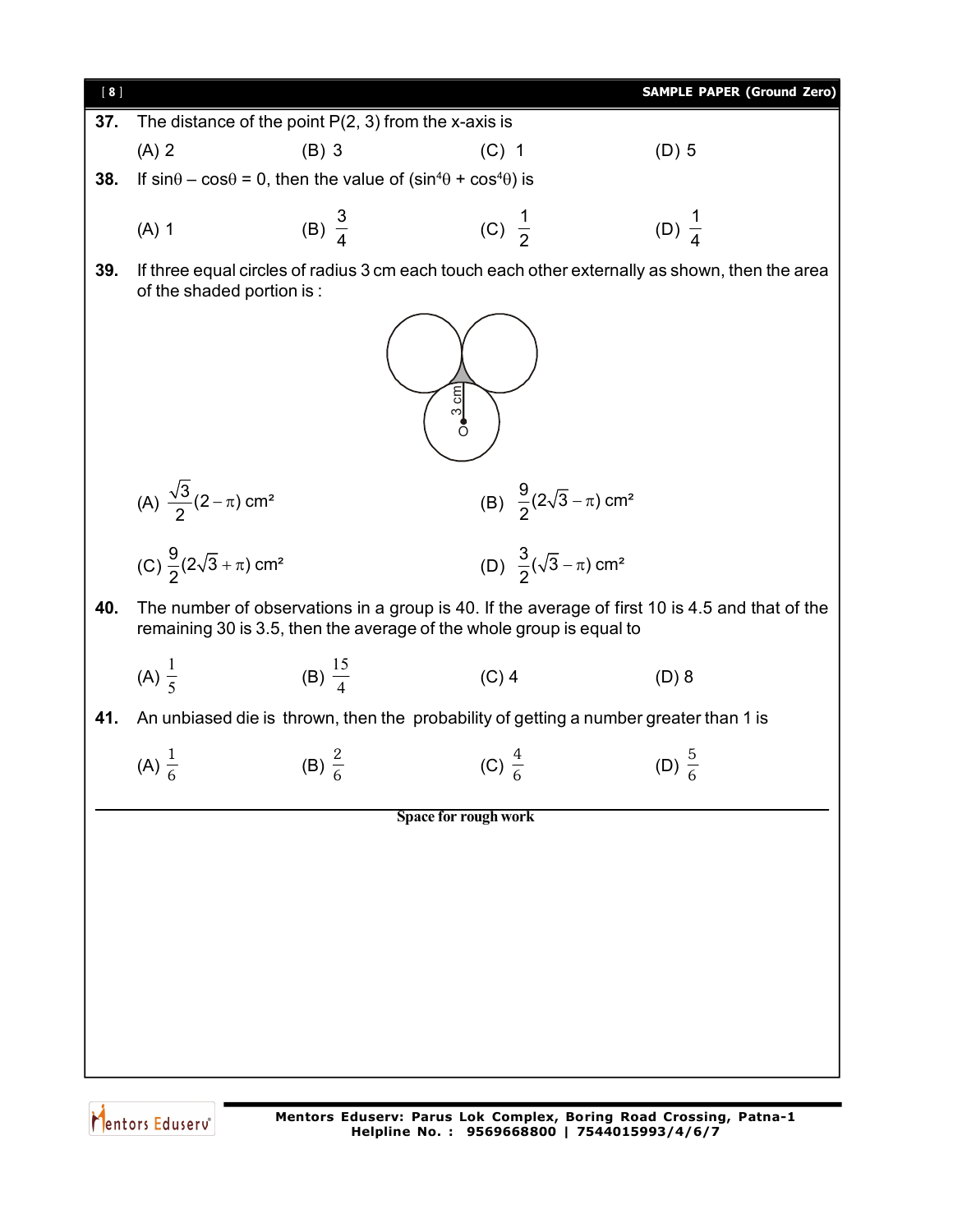

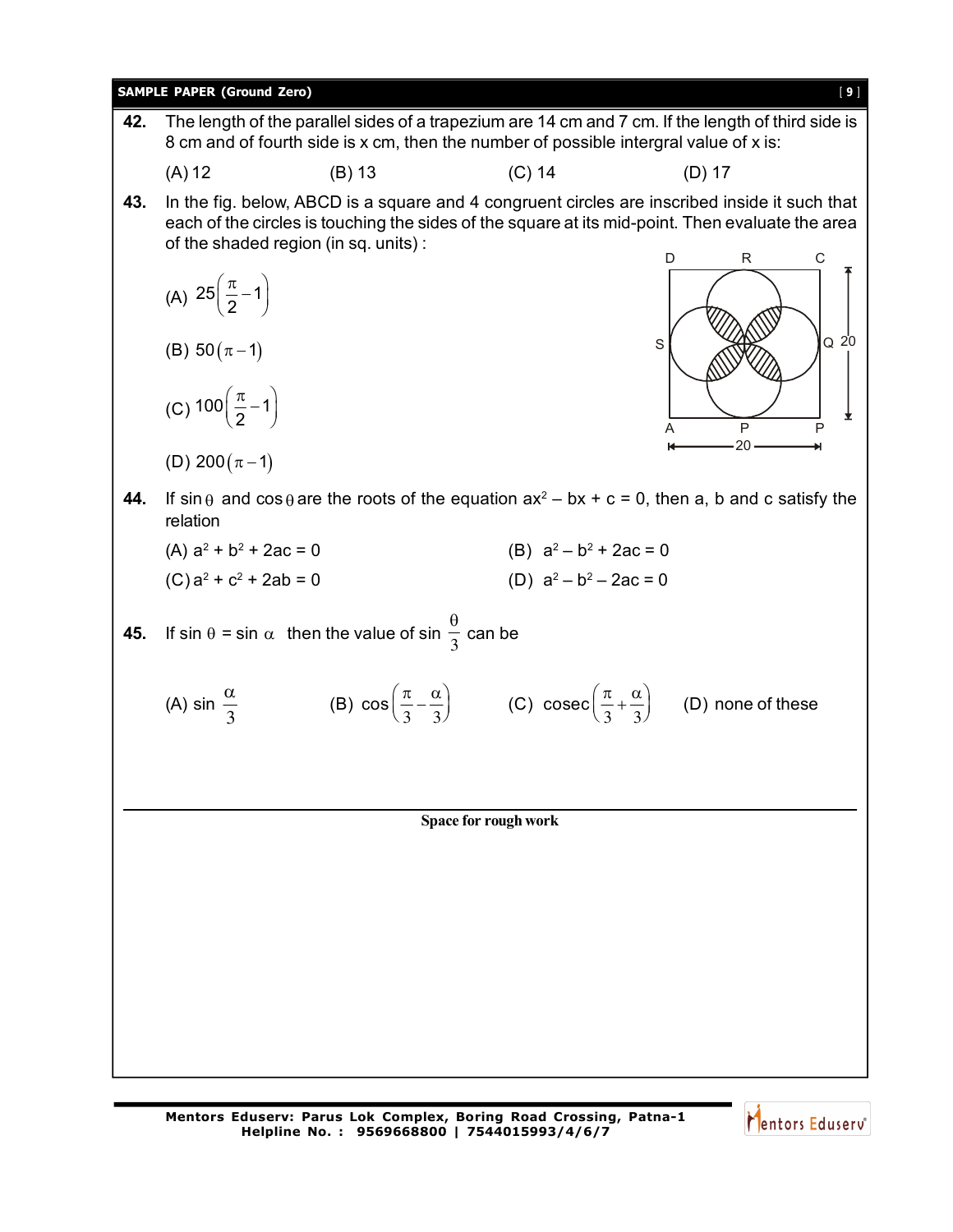

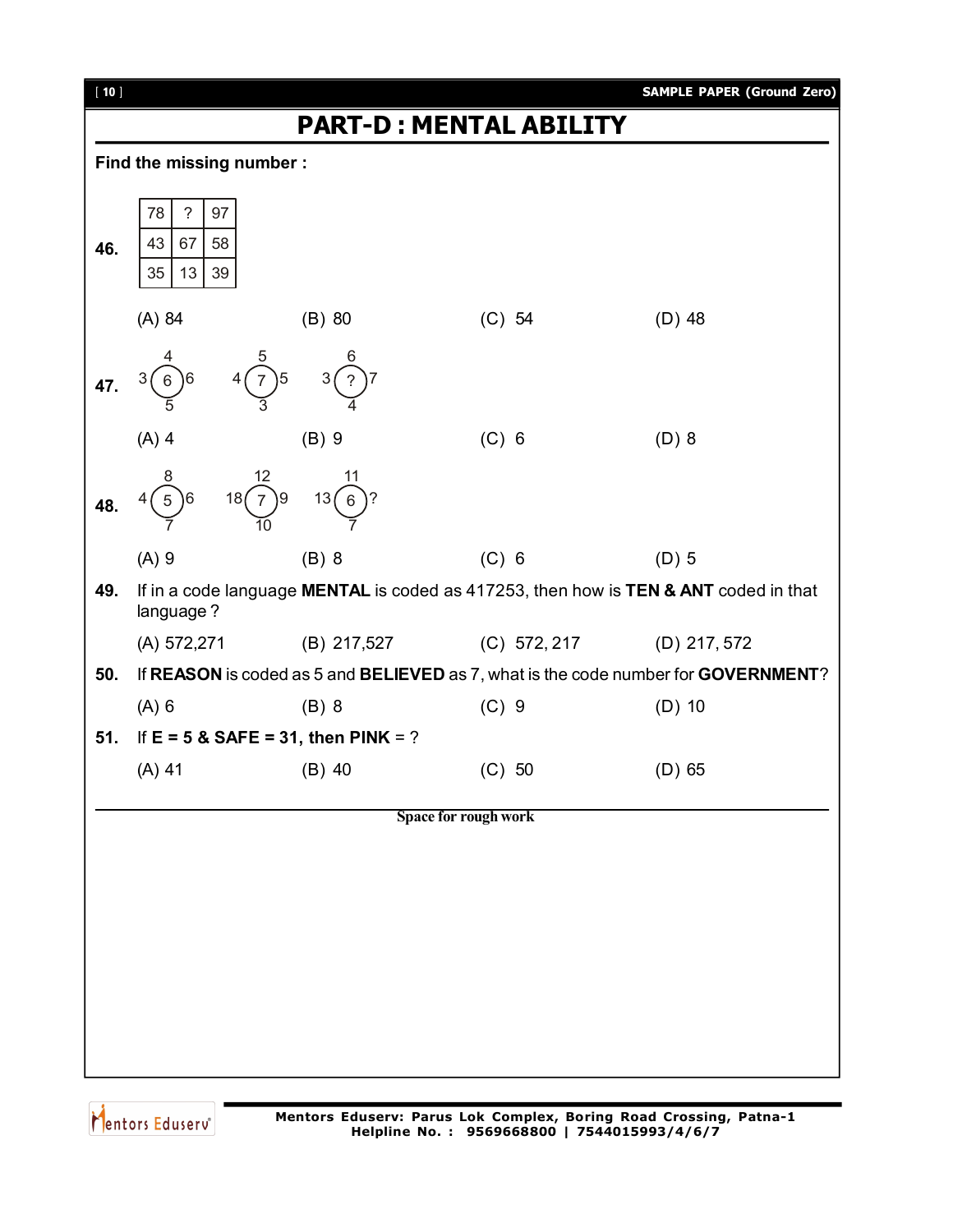**SAMPLE PAPER (Ground Zero)** [ **11** ]

| 52. | his starting point? |                                                                              |                   | Amit faces towards North. Turning to his right he walks 25 metre. He then turns to his left and<br>walks 30 metre. Then moves 25 metre to his right. He then turns to his right again and walks<br>55 metre. Finally, he turns to the right and moves 40 metre. In which direction is he now from |
|-----|---------------------|------------------------------------------------------------------------------|-------------------|---------------------------------------------------------------------------------------------------------------------------------------------------------------------------------------------------------------------------------------------------------------------------------------------------|
|     | (A) South-West      | (B) South                                                                    | (C) North-West    | (D) South-East                                                                                                                                                                                                                                                                                    |
| 53. | point?              |                                                                              |                   | Kishen walks 10 km towards North. From there, he walks 6 km towards South. Then, he<br>walks 3 km towards East. How far and in which direction is he with reference to his starting                                                                                                               |
|     | $(A)$ 5 km, North   | (B) 5 km, North-East (C) 7 km, East                                          |                   | $(D)$ 7 km, West                                                                                                                                                                                                                                                                                  |
| 54. | facing?             |                                                                              |                   | A man was facing East. He took Three paces forward, tunred right, walked another two paces<br>and then turned right again, took three paces and turned about. Which direction was he last                                                                                                         |
|     | (A) East            | (B) North                                                                    | (C) South         | (D) None of these                                                                                                                                                                                                                                                                                 |
| 55. |                     | brother of my father". How is the girl in the photograph related to the man? |                   | Pointing to a photograph, a man says to his firend, "She is the grand-daughter of the elder                                                                                                                                                                                                       |
|     | (A) Niece           | (B) Sister                                                                   | (C) Aunt          | (D) Sister-in-law                                                                                                                                                                                                                                                                                 |
| 56. |                     | mother's father". How is the girl's mother related to Amar?                  |                   | Pointing to a girl in the photograph. Amar said, "Her mother's brother is the only son of my                                                                                                                                                                                                      |
|     | (A) Mother          | (B) Sister                                                                   | (C) Sister-in-law | (D) Grandmother                                                                                                                                                                                                                                                                                   |
| 57. | to $T$ ?            |                                                                              |                   | T is the son of P.S. is the son of Q. T is married to R. R is Q's daughter. How is S related                                                                                                                                                                                                      |
|     | (A) Brother         | (B) Uncle                                                                    | (C) Father-in-law | (D) Brother-in-law                                                                                                                                                                                                                                                                                |
|     |                     |                                                                              |                   |                                                                                                                                                                                                                                                                                                   |
|     |                     | Space for rough work                                                         |                   |                                                                                                                                                                                                                                                                                                   |
|     |                     |                                                                              |                   |                                                                                                                                                                                                                                                                                                   |
|     |                     |                                                                              |                   |                                                                                                                                                                                                                                                                                                   |
|     |                     |                                                                              |                   |                                                                                                                                                                                                                                                                                                   |
|     |                     |                                                                              |                   |                                                                                                                                                                                                                                                                                                   |
|     |                     |                                                                              |                   |                                                                                                                                                                                                                                                                                                   |
|     |                     |                                                                              |                   |                                                                                                                                                                                                                                                                                                   |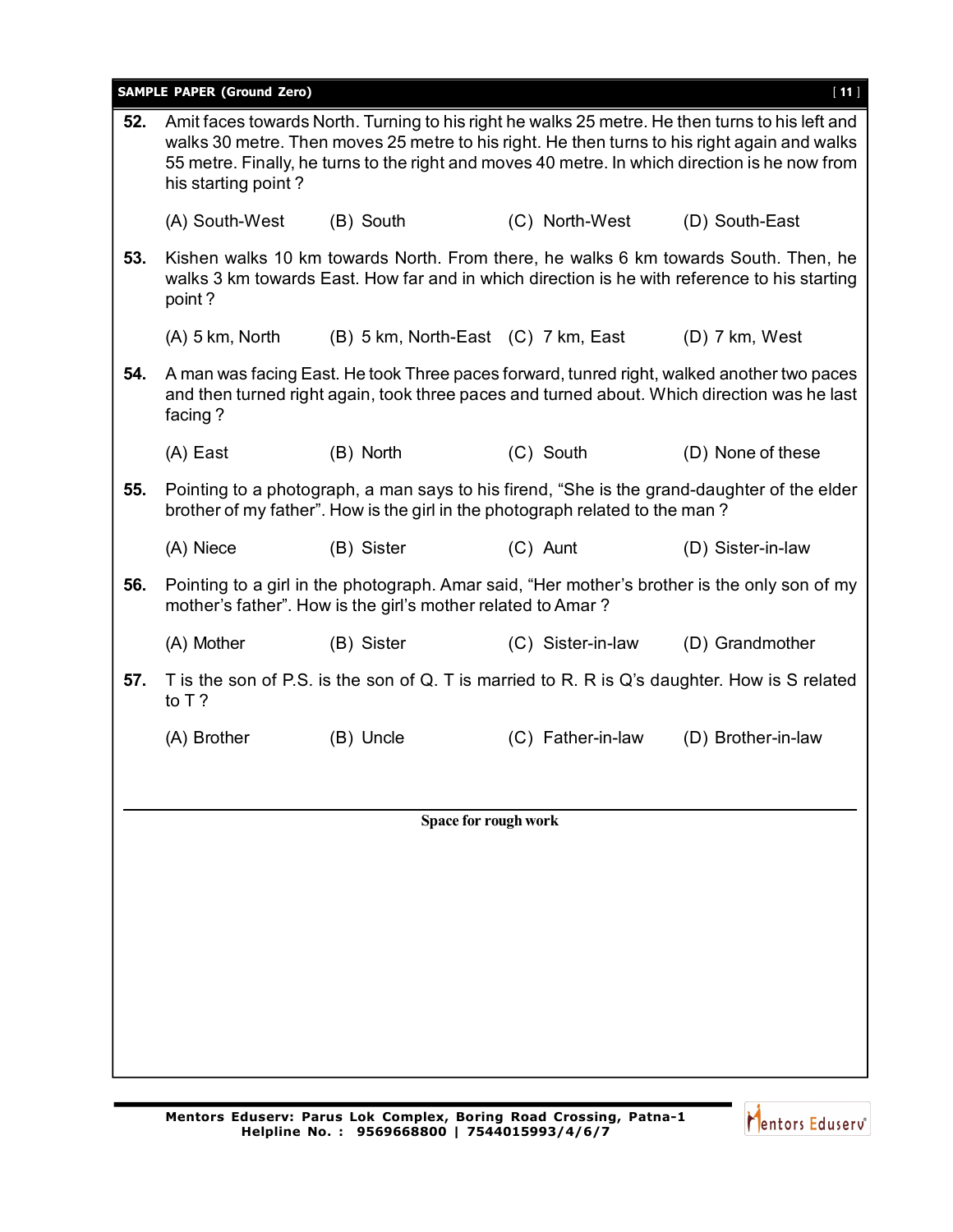